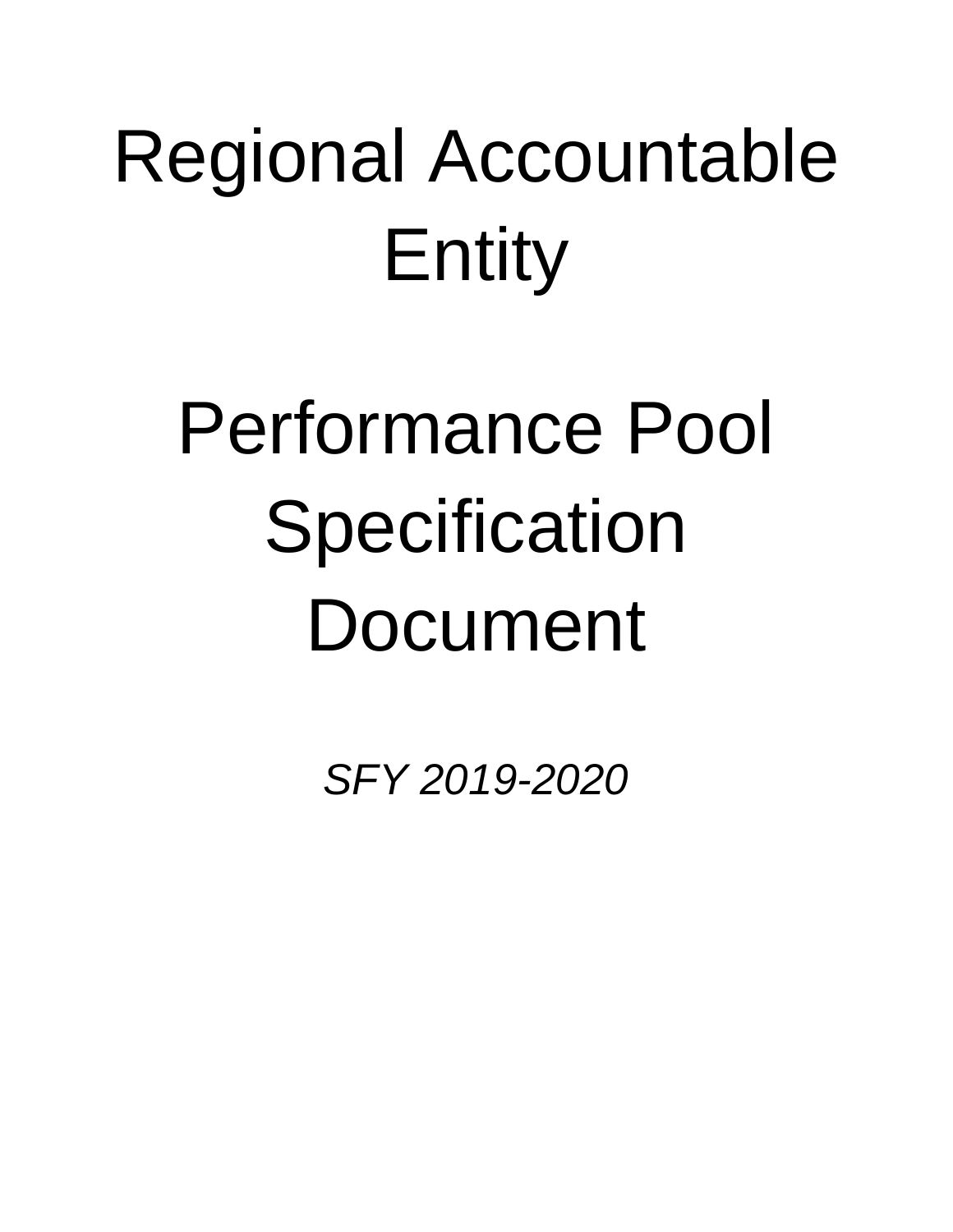**Objective**: This document provides details concerning the Performance Pool Metrics for the seven Regional Accountable Entities (RAEs) of the Accountable Care Collaborative (ACC).

**Context**: The Performance Pool encompasses unearned money from the Key Performance Indicators (KPIs). Consistent with guidance issued in Summer 2019, the Department is using the Performance Pool to place greater emphasis on health outcomes and cost containment.

| <b>TABLE OF CONTENTS</b>                    |                                                       |              |                |                                     |  |
|---------------------------------------------|-------------------------------------------------------|--------------|----------------|-------------------------------------|--|
| <b>Heading</b>                              | <b>Description</b>                                    | <b>Owner</b> | Page #         | <b>Funding</b><br><b>Allocation</b> |  |
| Revision<br><b>History</b>                  | <b>Version Control Details</b>                        | <b>HCPF</b>  | $\overline{4}$ |                                     |  |
| Acronyms                                    | List of common acronyms                               | <b>HCPF</b>  | 5              |                                     |  |
| <b>Baselines</b><br>and Targets and Targets | Performance Period Baselines                          | <b>HCPF</b>  | 6              |                                     |  |
| <b>Target</b><br><b>Methods</b>             |                                                       | <b>HCPF</b>  | $\overline{7}$ |                                     |  |
| Payout<br><b>Methods</b>                    |                                                       |              | 8              |                                     |  |
| Indicator 1                                 | <b>Extended Care Coordination</b>                     | <b>HCPF</b>  | 9              | 25%*                                |  |
| Indicator 2                                 | <b>Premature Birth Rate</b>                           | <b>HCPF</b>  | 10             | 25%*                                |  |
| Indicator 3                                 | <b>Behavioral Health Engagement</b><br>(DOC Specific) | <b>HCPF</b>  | 11             | 25%*                                |  |
| Indicator 4                                 | Inpatient Psychiatric Admissions                      | <b>HCPF</b>  | 12             | 25%*                                |  |
| Indicator 5                                 | <b>COVID Part 1</b>                                   | <b>HCPF</b>  | 13             | SFY1920Q1                           |  |
| Indicator 6                                 | <b>COVID Part 2</b>                                   | <b>HCPF</b>  | 14             | SFY1920Q2                           |  |

\*Indicators 1-4 will be paid out with performance pool dollars from SFY1920Q3 and Q4.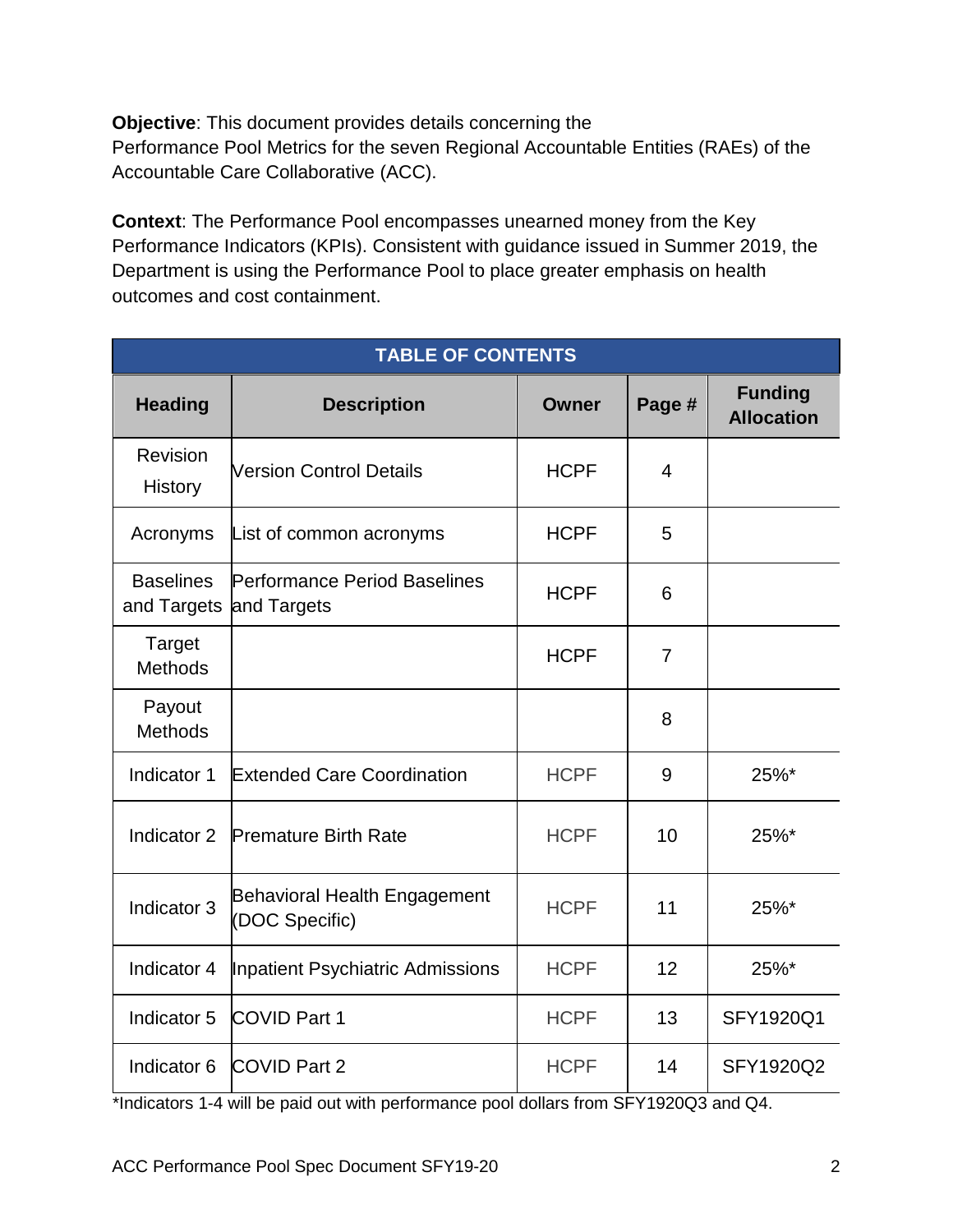| <b>Appendix</b> |                                                   |             |    |  |  |
|-----------------|---------------------------------------------------|-------------|----|--|--|
|                 | Appendix A Covered Behavioral Health<br>Diagnosis | <b>HCPF</b> | 15 |  |  |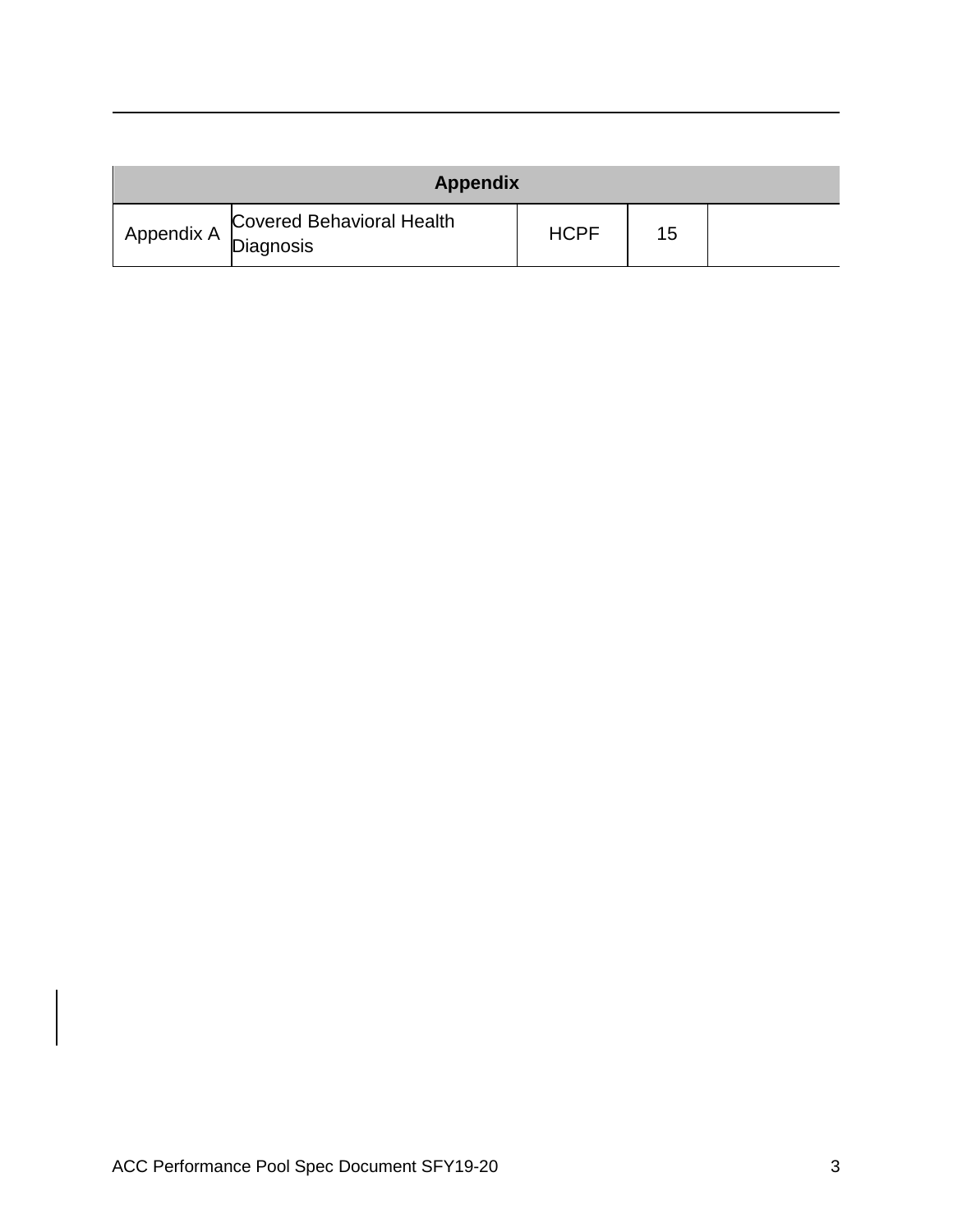| <b>Revision History</b> |                |                           |  |  |  |
|-------------------------|----------------|---------------------------|--|--|--|
| <b>Document Date</b>    | <b>Version</b> | <b>Change Description</b> |  |  |  |
| 5/15/2020               |                | <b>Initial Draft</b>      |  |  |  |
| 6/30/2020               | רי             | <b>RAE Revisions</b>      |  |  |  |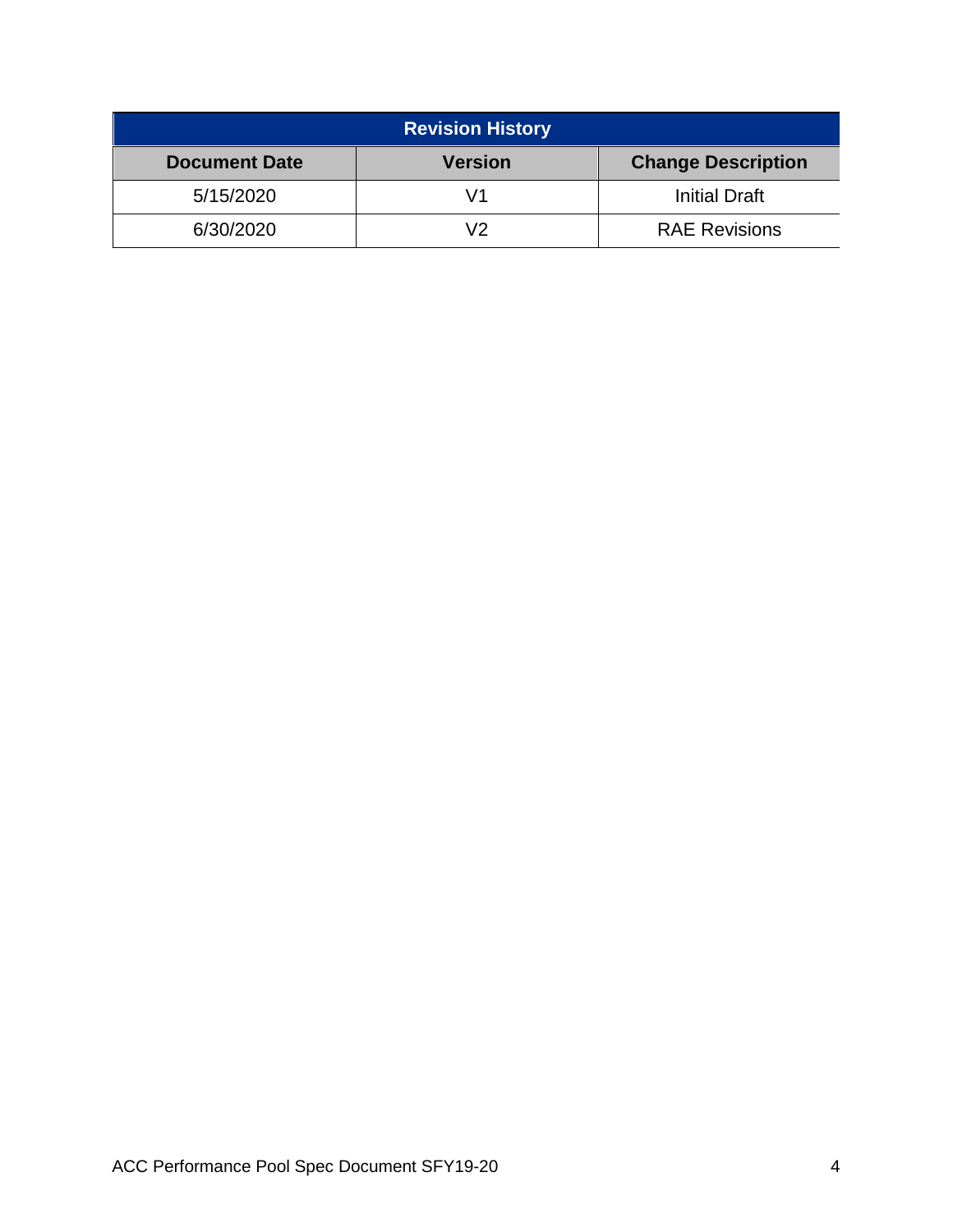#### **Acronym List**

**ACC** – Accountable Care Collaborative

**RAE** – Regional Accountable Entity

**KPI** – Key Performance Indicator

**HCPF** – Health Care Policy and Financing

**DOC** – Department of Corrections

**BH** – Behavioral Health

**COVID-19** – coronavirus disease

**CDPHE** – Colorado Department of Public Health and Environment

**SB222** – Senate Bill 222

**IMD** – Institute for Mental Disease

**BHO** – Behavioral Health Organization

**PMME** – Performance Measurement and Member Engagement

**PIAC** – Program Improvement and Advisory Committee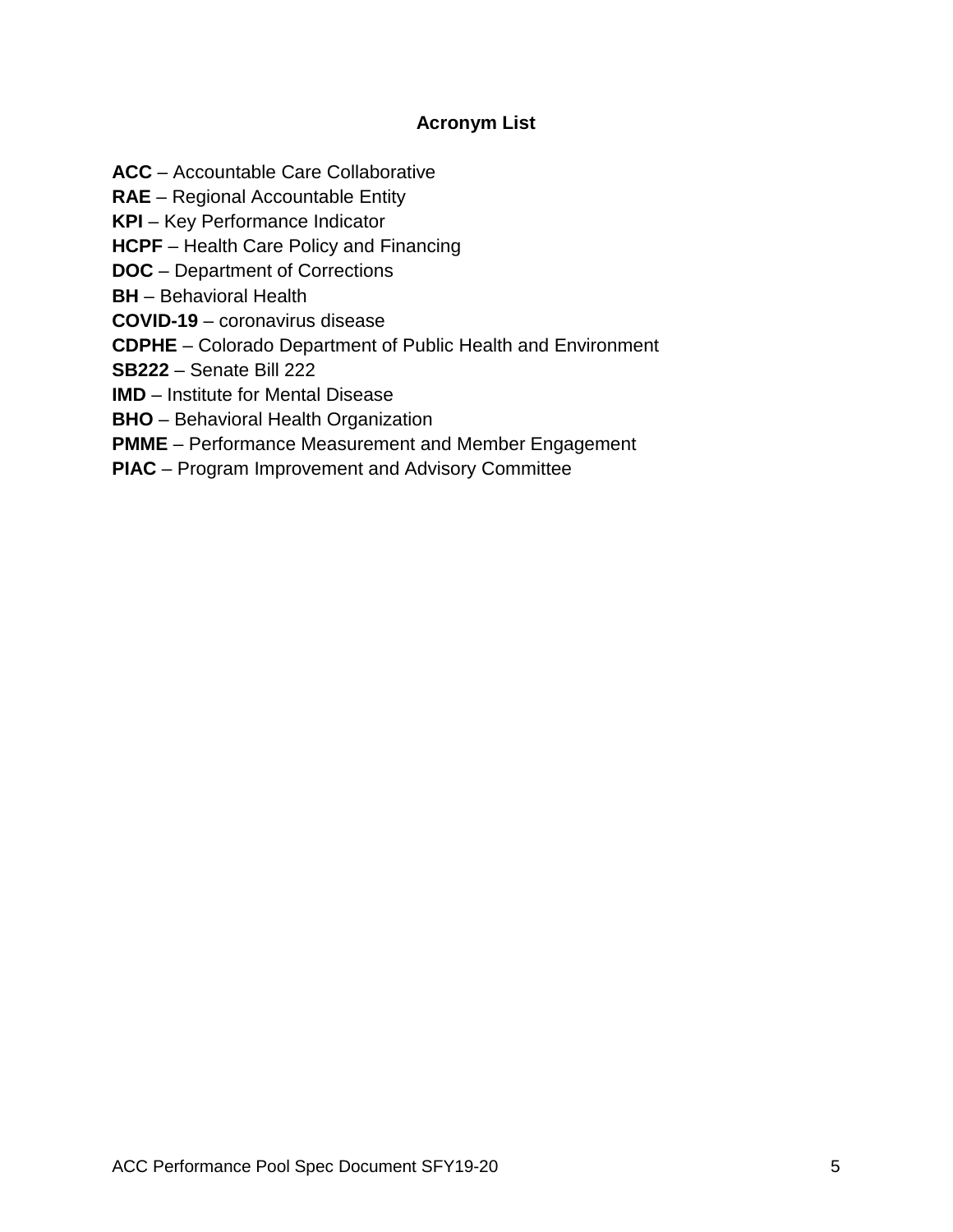| <b>Baseline Performance (SFY2018-2019)</b> |                |                                    |                |                |                |                |        |             |
|--------------------------------------------|----------------|------------------------------------|----------------|----------------|----------------|----------------|--------|-------------|
| Indicator                                  | R <sub>1</sub> | R <sub>2</sub>                     | R <sub>3</sub> | R <sub>4</sub> | R <sub>5</sub> | R <sub>6</sub> | R7     | <b>HCPF</b> |
| $1^*$                                      | 4.94%          | 54.44%                             | 20.75%         | 30.88%         | 34.53%         | 23.70%         | 39.71% | N/A         |
| $2**$                                      | 9.88%          | 8.95%                              | 9.94%          | 12.50%         | 10.39%         | 9.52%          | 11.17% | 10.35%      |
| $3**$                                      | 9.30%          | 9.30%                              | 9.30%          | 9.30%          | 9.30%          | 9.30%          | 9.30%  | 9.30%       |
| $4***$                                     | 3.15           | 2.20                               | 2.04           | 1.90           | 2.31           | 3.01           | 4.11   | 2.67        |
|                                            |                | Performance Targets (SFY2020-2021) |                |                |                |                |        |             |
| Indicator                                  | R <sub>1</sub> | R <sub>2</sub>                     | R <sub>3</sub> | R4             | R <sub>5</sub> | R <sub>6</sub> | R7     | <b>HCPF</b> |
| 1                                          | 5.44%          | 59.89%                             | 22.83%         | 33.97%         | 37.98%         | 26.08%         | 43.68% | N/A         |
| 2                                          |                |                                    |                |                | 10.16%         | 9.38%          | 10.86% | 8.10%       |
|                                            | 9.71%          | 8.87%                              | 9.76%          | 12.06%         |                |                |        |             |
| 3                                          | 10.23%         | 10.23%                             | 10.23%         | 10.23%         | 10.23%         | 10.23%         | 10.23% | 10.23%      |

## **Performance Pool Baselines and Targets**

\*Baseline Performance Period = December 2018 to June 2019

\*\*Baseline Performance Period = July 2018 to June 2019

\*\*\*Baseline Performance Period = April 2019 to June 2019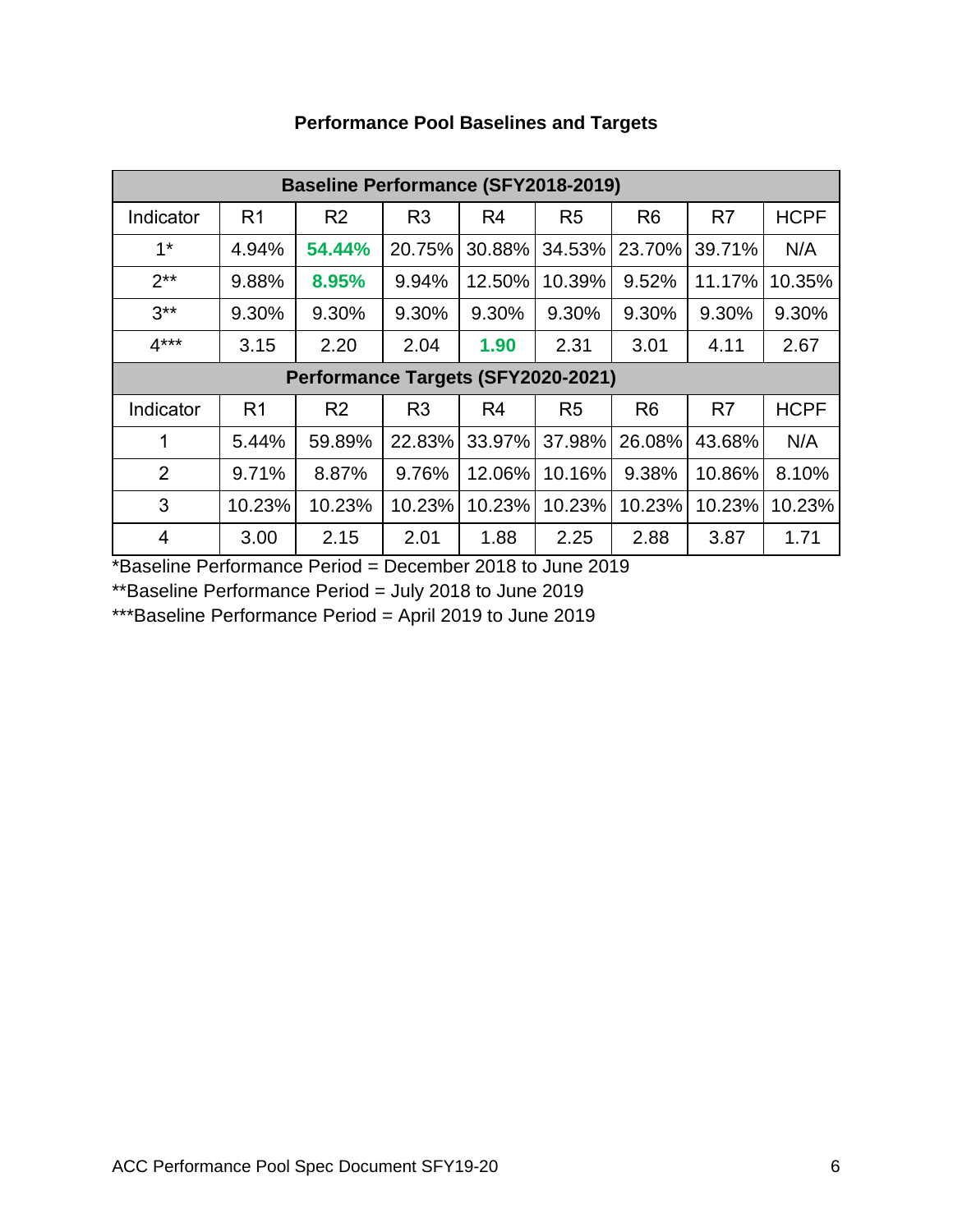#### **Performance Target Methodology**

Performance Targets were determined using one of the following methods:

- For Indicator 1, RAEs were required to demonstrate a 10% improvement from baseline;
- For Indicator 2, each RAE was required to close their performance gap (between SFY 18-19 performance and the identified Department Goal) by 10%;



- For Indicator 3, RAEs were measured collectively and were required to demonstrate a 10% improvement from baseline;
- For Indicator 4, a 10% reduction from the top performing RAE was used to establish the Department goal and each RAE was required to close their performance gap to the goal by 10%;
- For Indicator 5, RAEs had to submit a comprehensive COVID-19 response plan including strategies for outreaching and engaging high-risk members and supporting practices; and
- For Indicator 6, RAEs had to conduct outreach to 100% of members on the highris COVID-19 list, bi-directionally engage at least 25% of 10% of members on the high-risk list, and distribute 100% of performance pool funds to network PCMPs.

The Department and RAEs will review and update each measure's goals annually during the winter.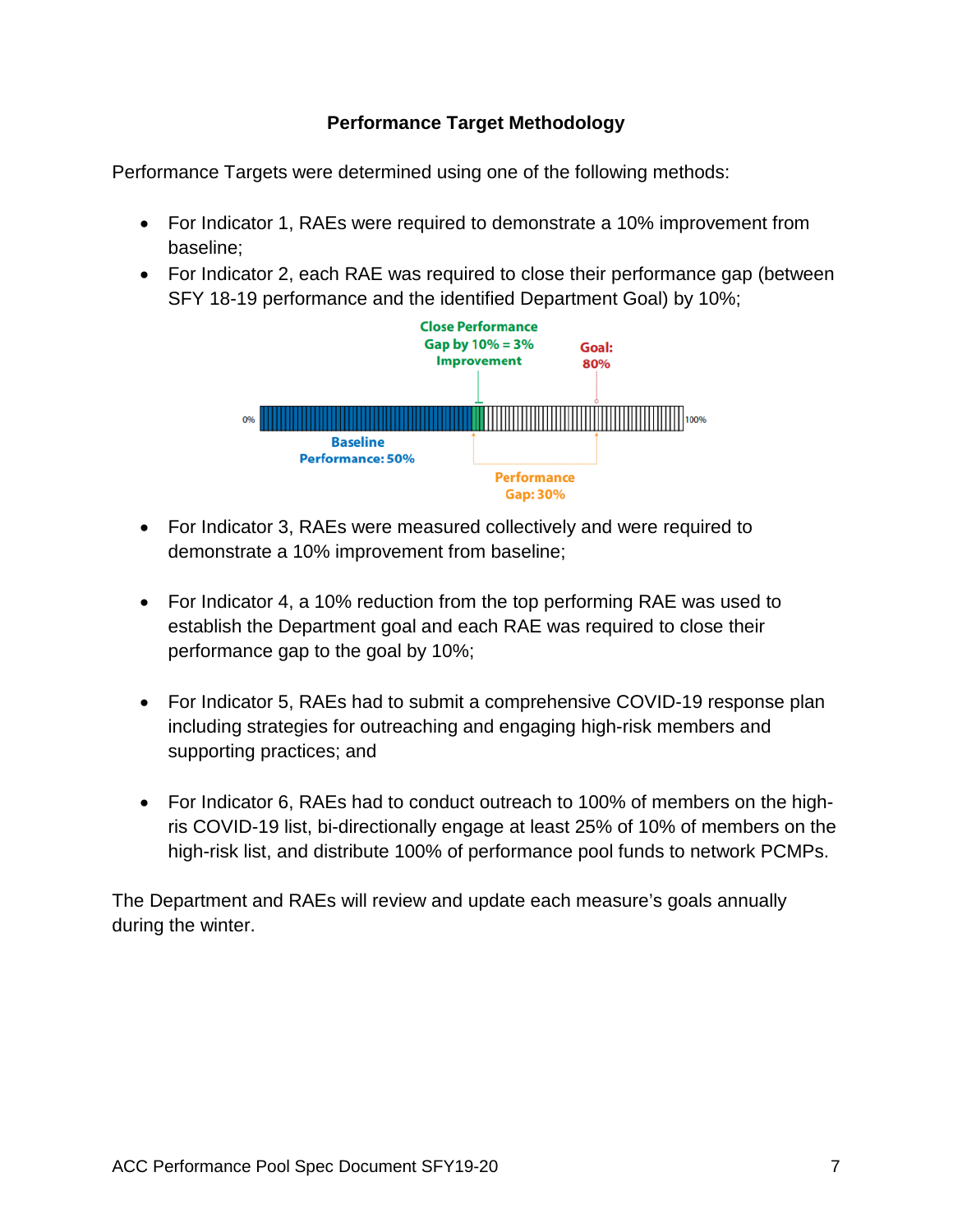## **Payout Methodology**

The Department will calculate performance for indicators on the following timeframe:

- Indicator 1: Extended Care Coordination
	- o Calculation Timeframe: August 2020
- Indicator 2: Premature Birth Rate
	- o Calculation Timeframe: December 2020
- Indicator 3: Behavioral Health Engagement (DOC Specific)
	- o Calculation Timeframe: December 2020
- Indicator 4: Inpatient Psychiatric Admissions
	- o Calculation Timeframe: December 2020

Once performance is calculated, the Department will notify RAEs of their final performance and their forthcoming payments in January 2021. The Department will make final payments by the end of January 2021. Final payments will stem from SFY1920Q3 and Q4 money. The Department may adjust its approach in collaboration with the RAEs as the COVID-19 pandemic unfolds.

COVID-19 Pandemic: In light of the COVID-19 pandemic, the Department and the RAEs collaborated to create incentives aimed at outreaching and coordinating care for members who were most vulnerable to COVID-19 and providing immediate financial relief to network providers. The Department will calculate performance for these incentives on the following timeframe:

- Indicator 5: COVID Part 1
	- o Calculation Timeframe: May 2020
- Indicator 6: COVID Part 2
	- o Calculation Timeframe: July 2020

Once performance is calculated, the Department will notify RAEs of their final performance and their forthcoming payments within the calculation month. The Department will make final payments on the following timeframes:

- Indicator 5: COVID Part 1
	- o Payment Timeframe: June 2020
- Indicator 6: COVID Part 2
	- o Payment Timeframe: July 2020

Final payments will stem from SFY1920Q1 and Q2 monies, respectively.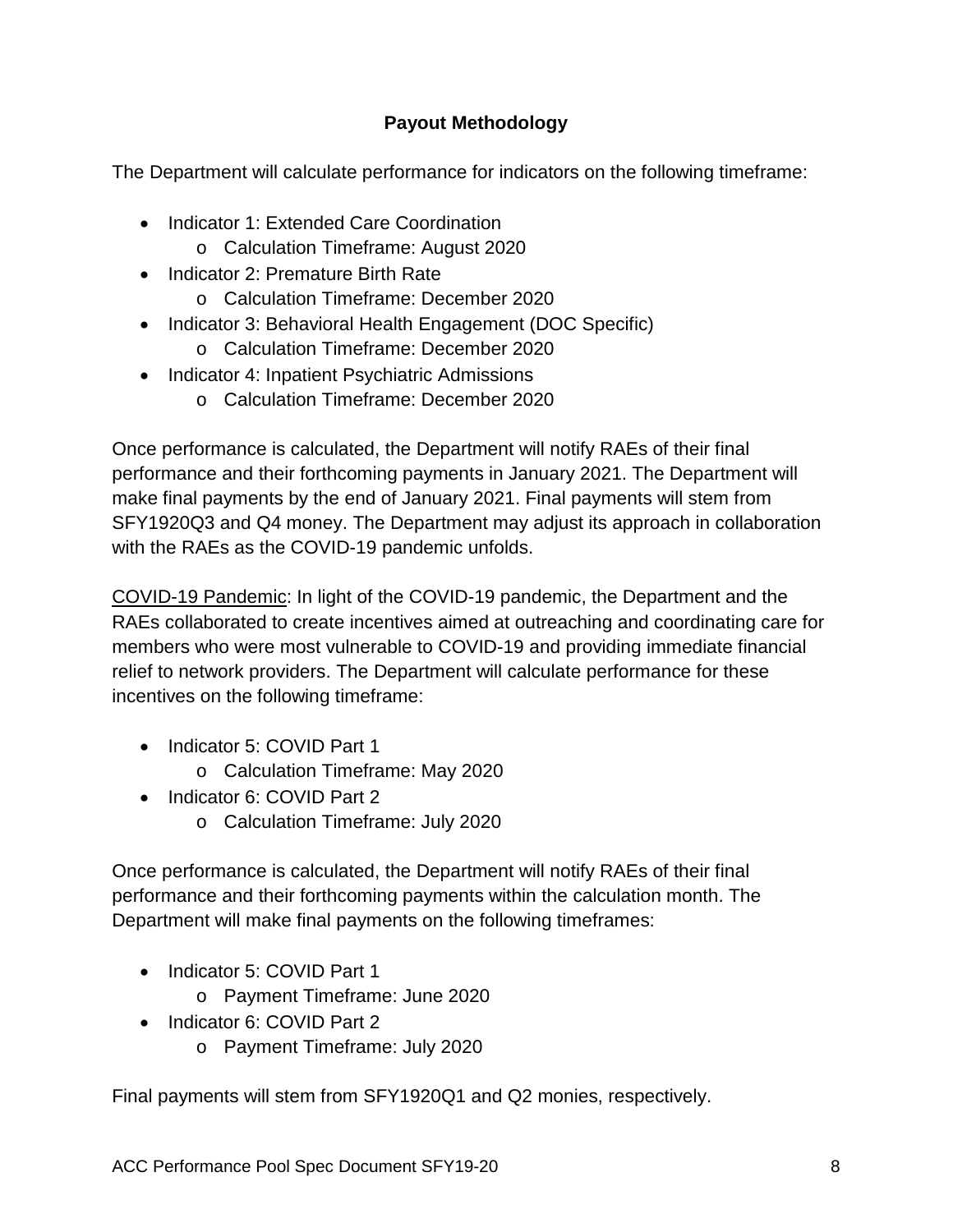**Indicator 1**: Extended Care Coordination

| <b>Definition</b>                   | Percentage of members with complex needs who received<br>extended care coordination within the performance period.                                                                                                                                                                    |
|-------------------------------------|---------------------------------------------------------------------------------------------------------------------------------------------------------------------------------------------------------------------------------------------------------------------------------------|
| <b>Numerator</b>                    | Number of members with complex needs who received<br>extended care coordination - a care plan or face to face visit<br>with a care coordinator - within the performance period.                                                                                                       |
| <b>Denominator</b>                  | Number of members with complex needs identified on the July<br>2020 list received by the RAEs that includes June data.                                                                                                                                                                |
| <b>Baseline Period</b>              | December 2018 to June 2019<br>Due to a lack of complete datasets from all RAEs, the<br>Department opted to use this baseline period which was<br>established during SFY 2018 - 2019 Performance Pool.                                                                                 |
| <b>Performance</b><br><b>Period</b> | SFY 2019 - 2020                                                                                                                                                                                                                                                                       |
| <b>Initiative</b>                   | Performance Pool                                                                                                                                                                                                                                                                      |
| <b>Rationale</b>                    | This continues previous performance pool work regarding<br>members with complex needs.                                                                                                                                                                                                |
| <b>Data Sources</b>                 | Complex Lists for members with complex needs<br>RAE provided care coordination data                                                                                                                                                                                                   |
| <b>Technical</b><br><b>Details</b>  | Final attestation form forthcoming.                                                                                                                                                                                                                                                   |
| <b>Calculation</b><br>Date          | August 14, 2020 or within 45 days of receipt of the July 2020 list<br>by the RAEs                                                                                                                                                                                                     |
| <b>Notification</b><br><b>Date</b>  | January 2021 by the Department                                                                                                                                                                                                                                                        |
| <b>Payment Date</b>                 | January 2021 by the Department                                                                                                                                                                                                                                                        |
| <b>Comments</b>                     | RAEs will deliver an ad hoc report by August 14 that analyzes<br>the members with complex needs identified on the July 2020 list<br>received by the RAEs that includes June data and determines<br>the percent enrolled in extended care coordination over the<br>previous 12 months. |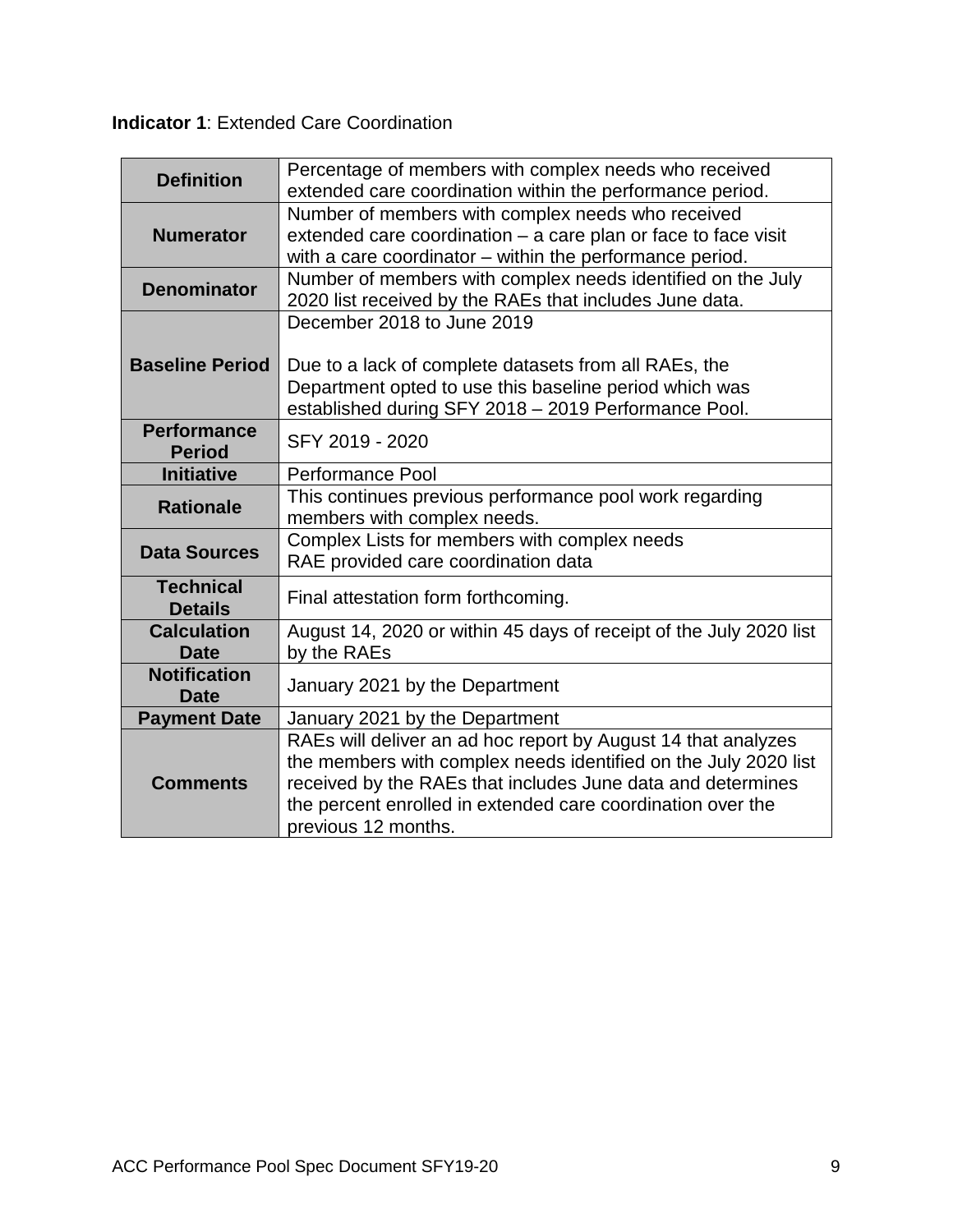**Indicator 2**: Premature Birth Rate

| <b>Definition</b>                   | Number of premature births (< 37 weeks) per total live births  |
|-------------------------------------|----------------------------------------------------------------|
|                                     | within the measurement period                                  |
| <b>Numerator</b>                    | Number of premature births $(37 weeks) within the$             |
|                                     | measurement period                                             |
| <b>Denominator</b>                  | Number of total live births within the measurement period      |
| <b>Baseline Period</b>              | July 2018 - June 2019                                          |
| <b>Performance</b><br><b>Period</b> | SFY 2019 - 2020                                                |
| <b>Initiative</b>                   | <b>Performance Pool</b>                                        |
|                                     | This allows the Department to continue to focus on maternity   |
| <b>Rationale</b>                    | care and develop incentives for centers of excellence in       |
|                                     | maternity programs.                                            |
|                                     | Gestational Age: CDPHE Vital Statistics - Birth Certificate    |
| <b>Data Sources</b>                 | Live Births: CDPHE Vital Statistics - Birth Certificate        |
|                                     |                                                                |
| <b>Technical Details</b>            |                                                                |
|                                     | <b>KPI Performance Pool</b>                                    |
|                                     | Premature Birth Rate.                                          |
| <b>Calculation Date</b>             | December 2020 by the Department                                |
| <b>Notification Date</b>            | January 2021 by the Department                                 |
| <b>Payment Date</b>                 | January 2021 by the Department                                 |
|                                     | The Department will provide the most up to date dataset to the |
|                                     | RAEs on a quarterly basis.                                     |
| <b>Comments</b>                     |                                                                |
|                                     |                                                                |
|                                     | There is an approximately 5-month lag time. Data may not be    |
|                                     | fully complete for up to a year.                               |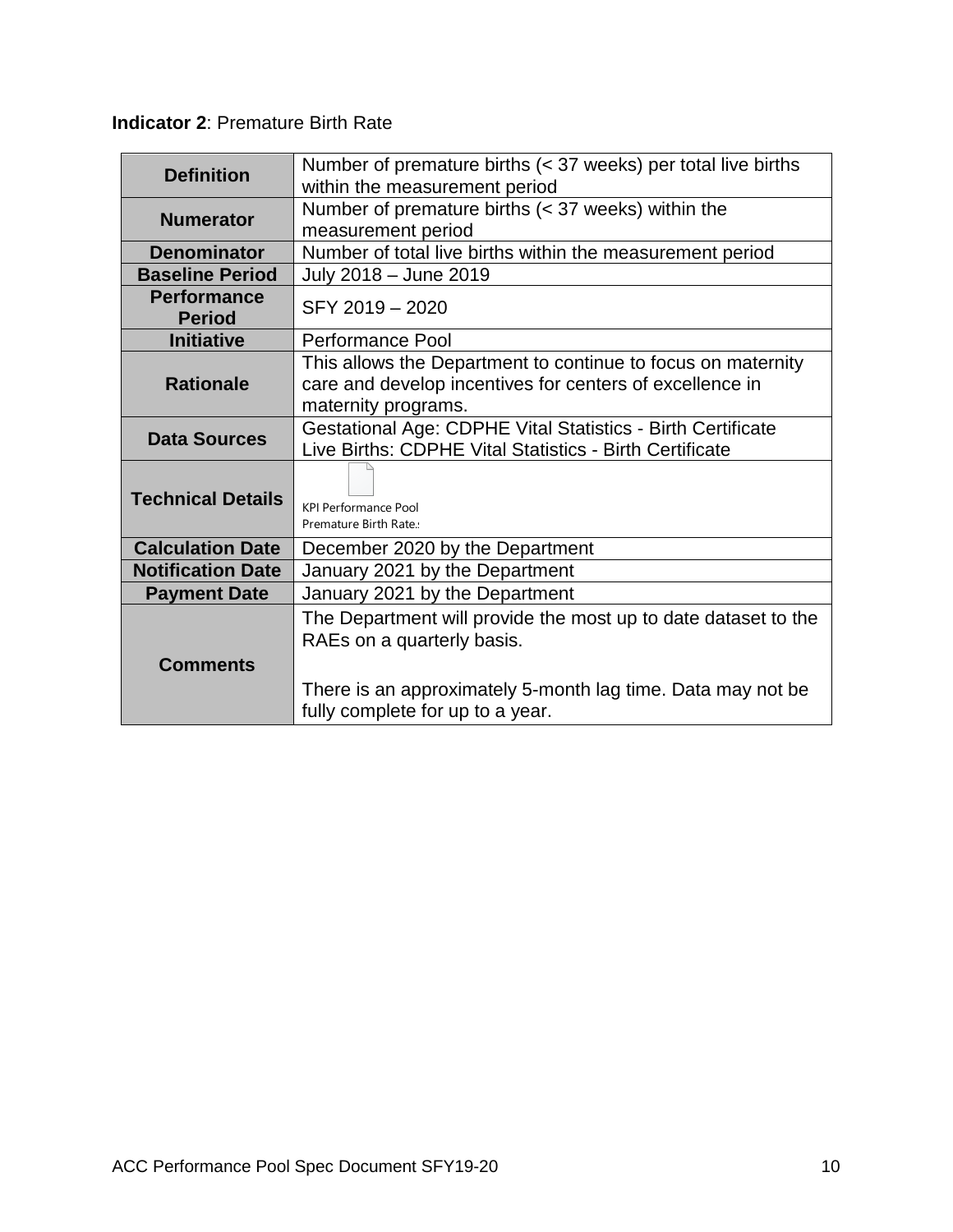**Indicator 3**: Behavioral Health Engagement for Members Releasing from State Prisons

| <b>Definition</b>                   | Percentage of members releasing from a Department of<br>Corrections (DOC) facility with at least one billed behavioral<br>health capitated service or short-term behavioral health visit<br>within fourteen (14) days.                                                                                                                                                                                                                                                                                                                                                                                                                                            |
|-------------------------------------|-------------------------------------------------------------------------------------------------------------------------------------------------------------------------------------------------------------------------------------------------------------------------------------------------------------------------------------------------------------------------------------------------------------------------------------------------------------------------------------------------------------------------------------------------------------------------------------------------------------------------------------------------------------------|
| <b>Numerator</b>                    | Number of members who had at least one billed behavioral<br>health capitated service or short-term behavioral health visit                                                                                                                                                                                                                                                                                                                                                                                                                                                                                                                                        |
| <b>Denominator</b>                  | within fourteen (14) days of being released from a DOC facility.<br>Number of members who were released from a DOC facility and<br>who are eligible for Medicaid.                                                                                                                                                                                                                                                                                                                                                                                                                                                                                                 |
| <b>Baseline Period</b>              | July 2018 - June 2019                                                                                                                                                                                                                                                                                                                                                                                                                                                                                                                                                                                                                                             |
| <b>Performance</b><br><b>Period</b> | SFY 2019 - 2020                                                                                                                                                                                                                                                                                                                                                                                                                                                                                                                                                                                                                                                   |
| <b>Initiative</b>                   | <b>Performance Pool</b>                                                                                                                                                                                                                                                                                                                                                                                                                                                                                                                                                                                                                                           |
| <b>Rationale</b>                    | This fulfills the requirements of SB222 and demonstrates inter-<br>agency collaboration.                                                                                                                                                                                                                                                                                                                                                                                                                                                                                                                                                                          |
| <b>Data Sources</b>                 | RAE Flat File for behavioral health encounters<br>FFS Claims for short term behavioral health visits<br>DOC Roster for eligible members                                                                                                                                                                                                                                                                                                                                                                                                                                                                                                                           |
| <b>Technical</b><br><b>Details</b>  | See the Behavioral Health Engagement KPI. Similar to the KPI,<br>this metric will only include paid claims.                                                                                                                                                                                                                                                                                                                                                                                                                                                                                                                                                       |
| <b>Calculation</b><br><b>Date</b>   | December 2020 by the Department                                                                                                                                                                                                                                                                                                                                                                                                                                                                                                                                                                                                                                   |
| <b>Notification</b><br><b>Date</b>  | January 2021 by the Department                                                                                                                                                                                                                                                                                                                                                                                                                                                                                                                                                                                                                                    |
| <b>Payment Date</b>                 | January 2021 by the Department                                                                                                                                                                                                                                                                                                                                                                                                                                                                                                                                                                                                                                    |
| <b>Comments</b>                     | Given challenges with the DOC Roster, RAEs will be measured<br>as a collective group and earn incentive money only if the<br>collective group meets its target.<br>The Department will exclude members who return to DOC within<br>the 14-day period from the denominator. The Department will<br>supply a list of those members who meet this criteria when they<br>receive the respective roster from DOC.<br>The Department will also exclude members who lose Medicaid<br>eligibility within the 14-day period from the denominator.<br>Should a member show multiple releases in the 14 day period,<br>the Department will use the most recent release date. |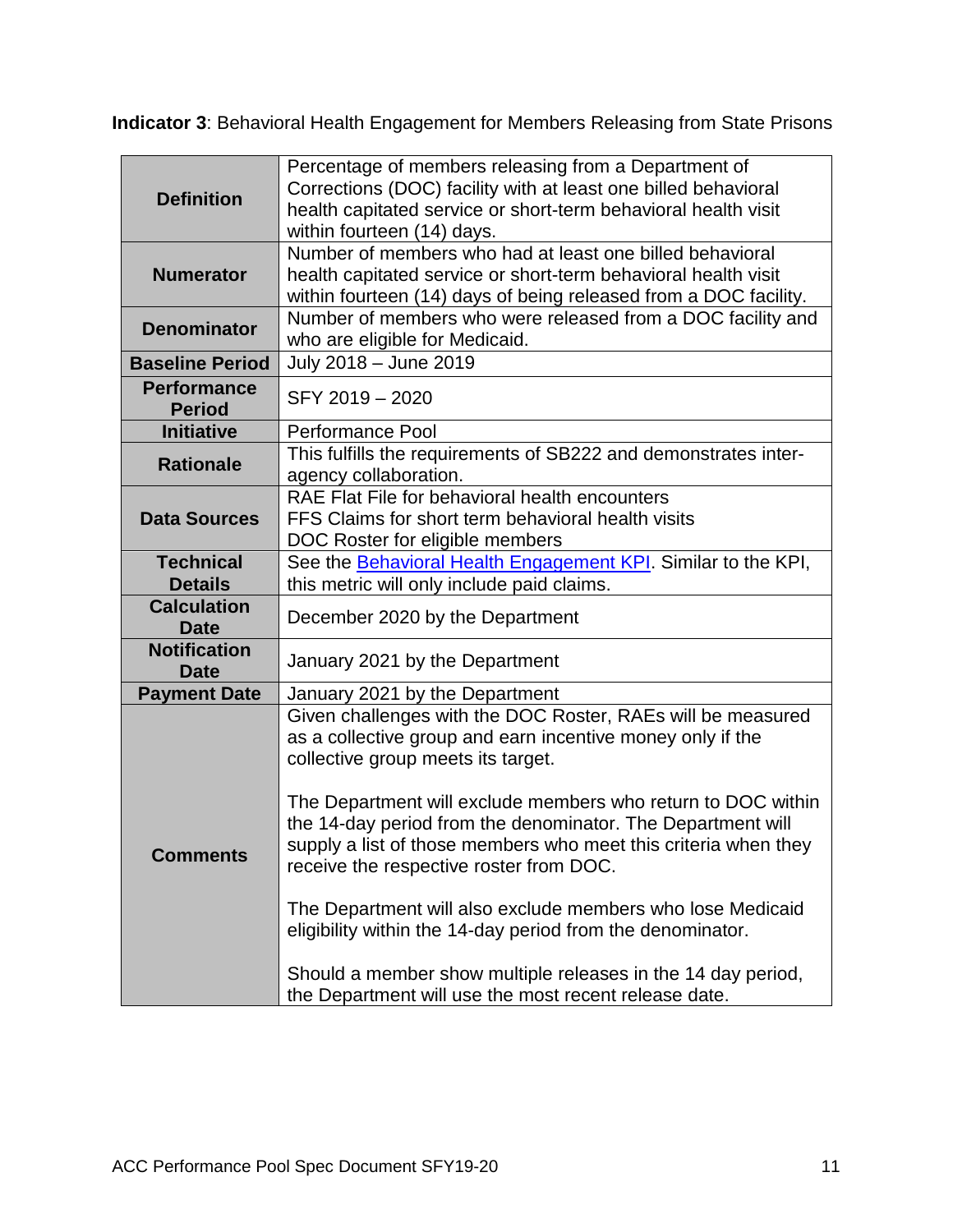**Indicator 4**: Inpatient Psychiatric Admissions

 $\overline{\phantom{a}}$ 

| <b>Definition</b>                   | Number of admissions to a non-state psychiatric hospital for<br>treatment of a covered mental health diagnosis per 1000<br>members within the measurement period                                                                  |
|-------------------------------------|-----------------------------------------------------------------------------------------------------------------------------------------------------------------------------------------------------------------------------------|
| <b>Numerator</b>                    | All admissions to a non-State psychiatric hospital for treatment<br>of a covered mental health diagnosis                                                                                                                          |
| <b>Denominator</b>                  | Total number of members within the measurement period                                                                                                                                                                             |
|                                     | April 2019 to June 2019                                                                                                                                                                                                           |
| <b>Baseline Period</b>              | Due to delays in measurement development, the Department<br>resorted to a truncated baseline and performance period.                                                                                                              |
| <b>Performance</b><br><b>Period</b> | April 2020 to June 2020                                                                                                                                                                                                           |
| <b>Initiative</b>                   | <b>Performance Pool</b>                                                                                                                                                                                                           |
| <b>Rationale</b>                    | This continues previous performance pool work regarding<br>collaboration with Institutes for Mental Disease (IMDs) as well as<br>allows for comparison to the previous Behavioral Health<br>Organization (BHO) program.           |
|                                     | <b>BIDM Client snapshot file</b>                                                                                                                                                                                                  |
| <b>Data Sources</b>                 | <b>RAE Encounter Data</b>                                                                                                                                                                                                         |
|                                     | Revenue Codes 100-219 or 0100-0219                                                                                                                                                                                                |
| <b>Technical</b><br><b>Details</b>  | Inpatient utilization<br>measure text version.t<br>Similar to the BH Engagement KPI, this metric will only include<br>paid claims. The metric also uses discharge date.                                                           |
| <b>Calculation</b><br><b>Date</b>   | December 2020 by the Department                                                                                                                                                                                                   |
| <b>Notification</b><br><b>Date</b>  | January 2021 by the Department                                                                                                                                                                                                    |
| <b>Payment Date</b>                 | January 2021 by the Department                                                                                                                                                                                                    |
|                                     | State Hospital visits are excluded from this measure.                                                                                                                                                                             |
| <b>Comments</b>                     | The Department will work with the RAEs to report on this<br>measure by the following HEDIS age groups: <1, 1-9, 10-19, 20-<br>44, 45-64, 65-74, 75-84, 85+, and Unknown<br>See Appendix 1 for the Mental Health Covered Diagnosis |
|                                     | Codes.                                                                                                                                                                                                                            |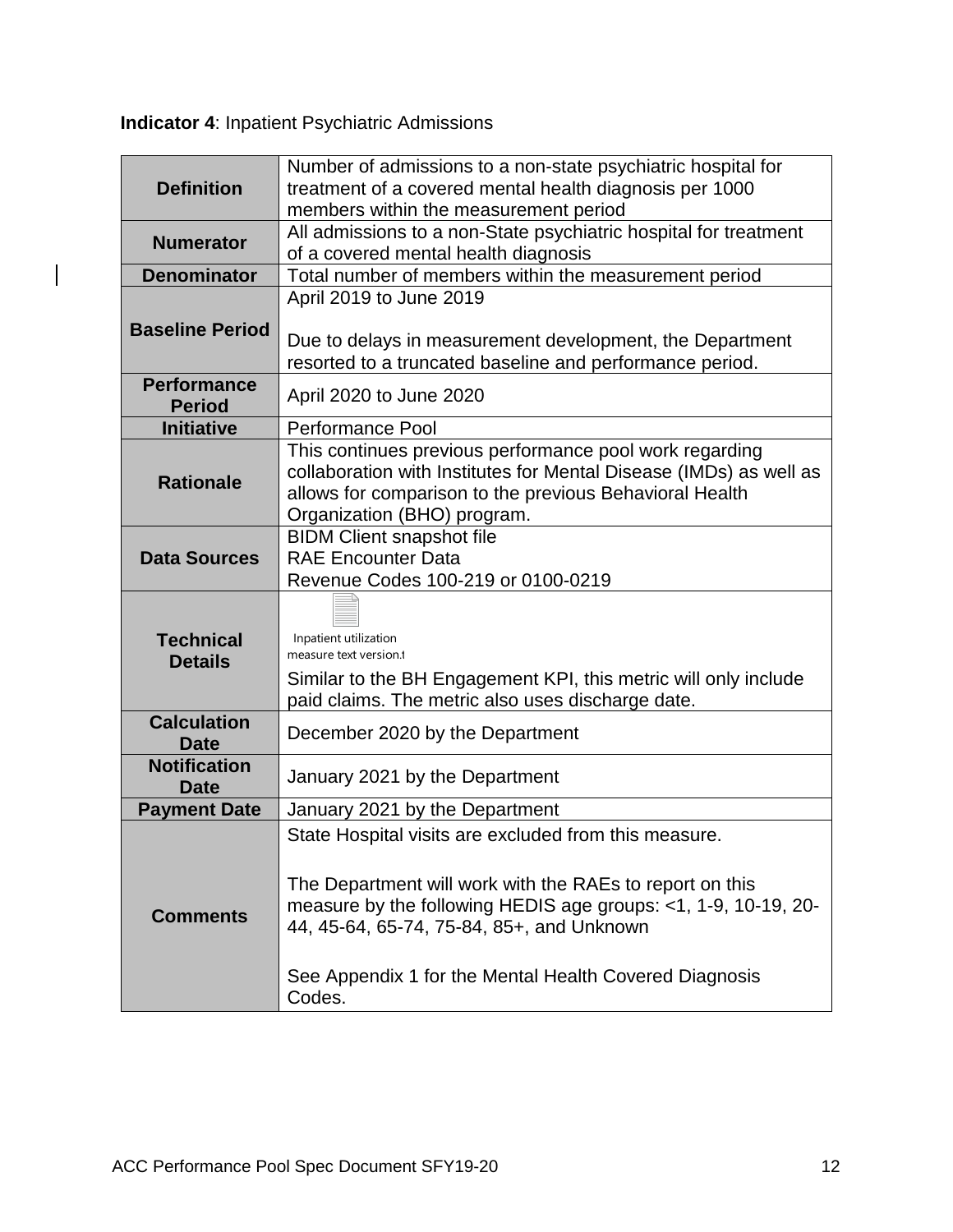## **Indicator 5**: COVID Part 1

| <b>Definition</b>                   | A prospective plan that outlines 1) how RAEs are outreaching<br>and engaging with members identified on the Department's<br>COVID member list, and 2) how RAEs are supporting network<br>providers financially and through practice support |
|-------------------------------------|---------------------------------------------------------------------------------------------------------------------------------------------------------------------------------------------------------------------------------------------|
| <b>Numerator</b>                    |                                                                                                                                                                                                                                             |
| <b>Denominator</b>                  |                                                                                                                                                                                                                                             |
| <b>Baseline Period</b>              |                                                                                                                                                                                                                                             |
| <b>Performance</b><br><b>Period</b> | March 25, 2020 to June 30, 2020                                                                                                                                                                                                             |
| <b>Initiative</b>                   | <b>Performance Pool</b>                                                                                                                                                                                                                     |
| <b>Rationale</b>                    | This is in response to the COVID-19 pandemic.                                                                                                                                                                                               |
| <b>Data Sources</b>                 |                                                                                                                                                                                                                                             |
| <b>Technical</b>                    |                                                                                                                                                                                                                                             |
| <b>Details</b>                      |                                                                                                                                                                                                                                             |
| <b>Calculation</b><br><b>Date</b>   | May 2020 by the Department                                                                                                                                                                                                                  |
| <b>Notification</b><br>Date         | May 2020 by the Department                                                                                                                                                                                                                  |
| <b>Payment Date</b>                 | June 2020 by the Department                                                                                                                                                                                                                 |
|                                     | This is in response to the COVID-19 pandemic. Performance<br>Pool monies stem from SFY1920Q1.                                                                                                                                               |
| <b>Comments</b>                     | The Performance Measurement and Member Engagement<br>(PMME) Program Improvement Advisory Committee (PIAC)<br>Subcommittee gave feedback during the development process.                                                                     |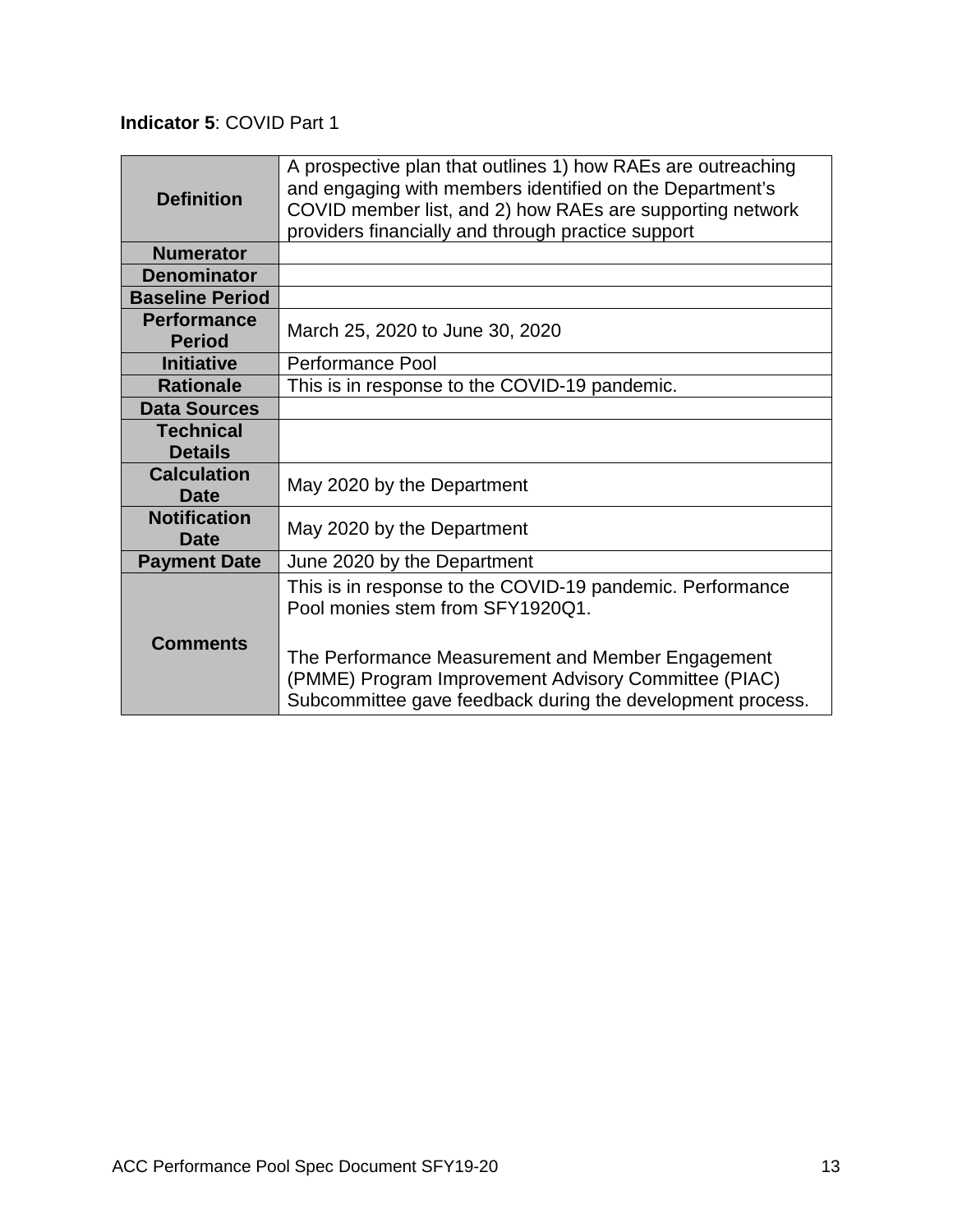## **Indicator 6**: COVID Part 2

| <b>Definition</b>                   | A report demonstrating 1) bidirectional engagement of 25% of<br>10% of members on the COVID high-risk list; 2) outreach to<br>100% of members on the COVID high-risk list; and 3) support of<br>network providers through the deployment of all projected<br>performance pool dollars for operational and financial support |
|-------------------------------------|-----------------------------------------------------------------------------------------------------------------------------------------------------------------------------------------------------------------------------------------------------------------------------------------------------------------------------|
| <b>Numerator</b>                    |                                                                                                                                                                                                                                                                                                                             |
| <b>Denominator</b>                  |                                                                                                                                                                                                                                                                                                                             |
| <b>Baseline Period</b>              |                                                                                                                                                                                                                                                                                                                             |
| <b>Performance</b><br><b>Period</b> | March 25, 2020 to June 30, 2020                                                                                                                                                                                                                                                                                             |
| <b>Initiative</b>                   | <b>Performance Pool</b>                                                                                                                                                                                                                                                                                                     |
| <b>Rationale</b>                    | This is in response to the COVID-19 pandemic.                                                                                                                                                                                                                                                                               |
| <b>Data Sources</b>                 |                                                                                                                                                                                                                                                                                                                             |
| <b>Technical</b><br><b>Details</b>  |                                                                                                                                                                                                                                                                                                                             |
| <b>Calculation</b><br>Date          | July 2020 by the Department                                                                                                                                                                                                                                                                                                 |
| <b>Notification</b><br>Date         | July 2020 by the Department                                                                                                                                                                                                                                                                                                 |
| <b>Payment Date</b>                 | July 2020 by the Department                                                                                                                                                                                                                                                                                                 |
|                                     | This is in response to the COVID-19 pandemic. Performance<br>Pool monies stem from SFY1920Q2.                                                                                                                                                                                                                               |
| <b>Comments</b>                     | The Performance Measurement and Member Engagement<br>(PMME) Program Improvement Advisory Committee (PIAC)<br>Subcommittee gave feedback during the development process.                                                                                                                                                     |